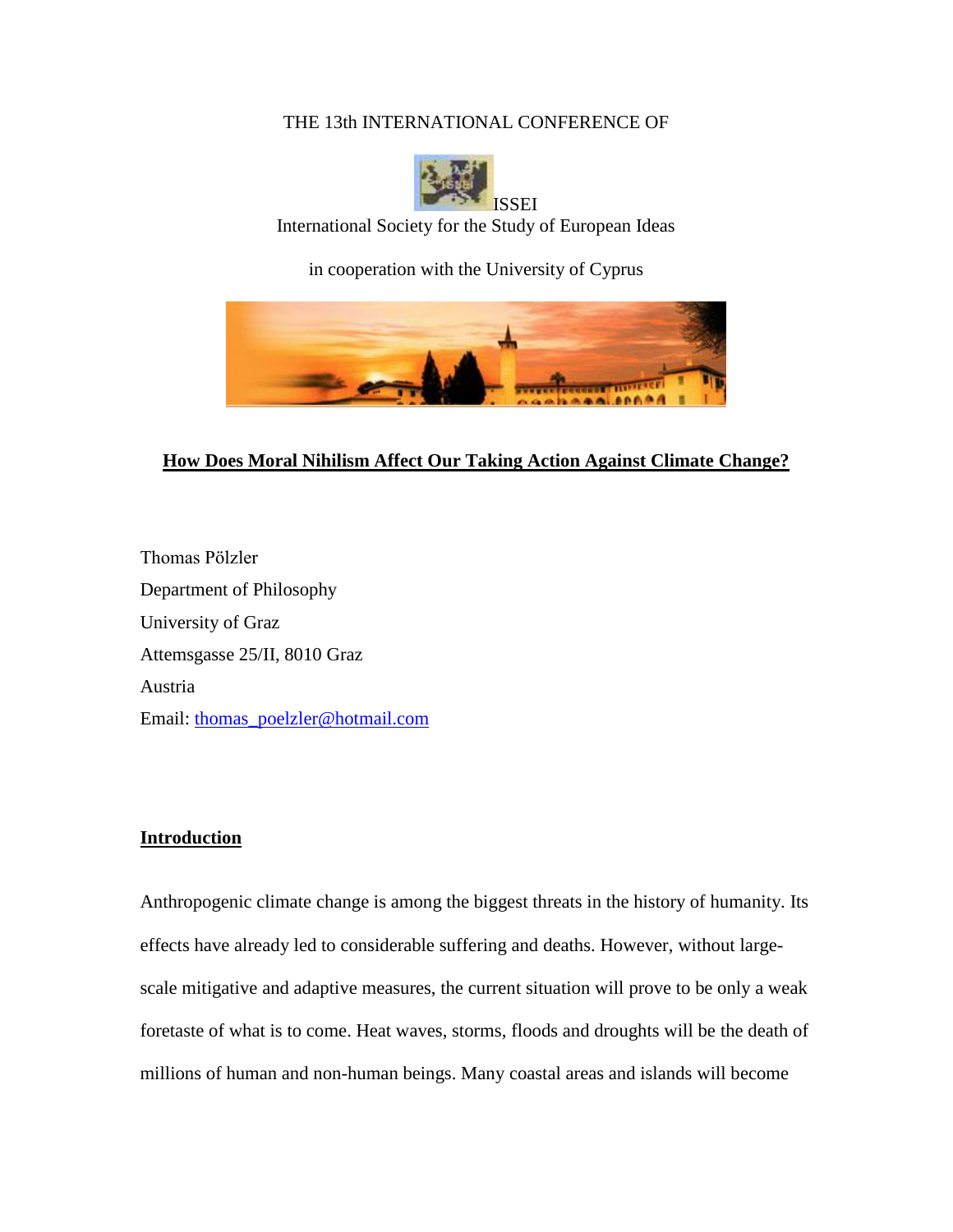uninhabitable. Vector-borne diseases will continue to spread. There will be migration movements across the globe, mass starvation and wars over water. Plant and animal species will die out. In the remote future, even the human race may become extinct.<sup>1</sup>

In the face of scenarios such as these one would expect people to be seriously concerned, to do everything they can, to pull together. This is not, however, what one finds. All around the world people continue to hold on to their ecologically poisonous lifestyles. We consume too much, we drive too much, we have too many children - we treat nature as if it were our property, as if we had the right to do with it whatever we want.

What can we do to overcome this collective apathy? In order to be able to develop effective measures, it is first necessary to get clear about the causes of climate change inaction. In recent years, scholars from various disciplines have begun to address this issue.<sup>2</sup> A number of contributing factors have been identified. In this paper, however, my focus will be on a factor that has not yet received attention: on moral nihilism.

Assessing moral nihilism's contribution to climate change inaction requires consideration of various issues, e.g., how many people in general are moral nihilists, and how many political and economic decision makers are (since decision-makers strongly influence the climate-related behaviour of others). By far the most important question to ask, however, is to what extent holding moral nihilism affects our climate-related actions at all.

*Prima facie*, being a moral nihilist makes a big difference. If I believe that there is no such thing as right or wrong, that everything is permitted, why should I care about climate change? In what follows I will argue, however, that this assumption is false.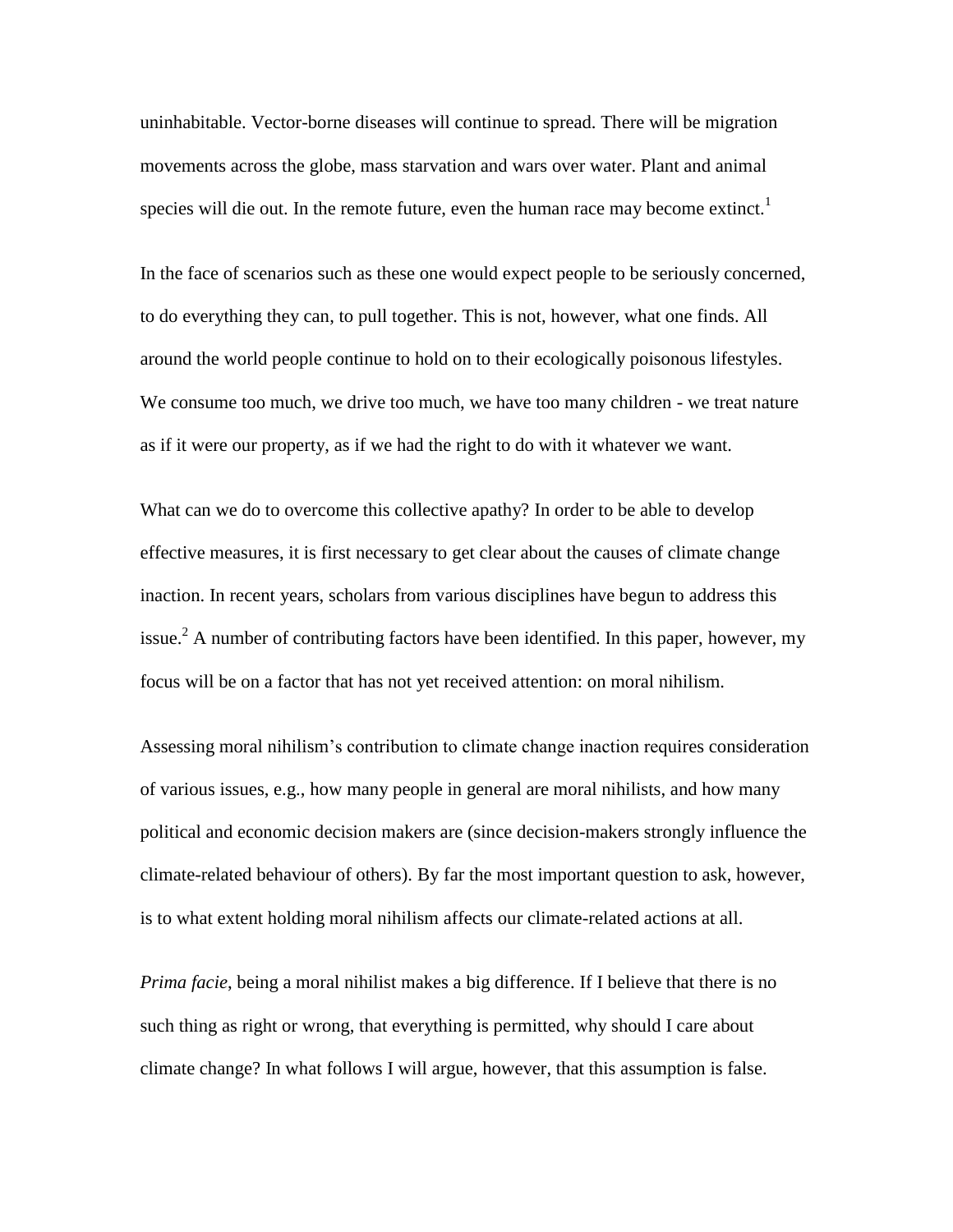Moral nihilism has some negative effect on our taking action against climate change. Under present circumstances this effect is negligible, though.

### **Moral Nihilism**

The term "nihilism" comes from the Latin "nihil", meaning "nothing". One natural way of interpreting nihilism's relation to nothingness is to conceive of it as a position of denial. Nihilists believe that certain phenomena simply *are* nothing: that they do not exist, or do not have any legitimacy. Starting from a general conception such as this, moral nihilism is the view that morality does not exist, or does not have any legitimacy or that there are no moral truths, as it is put more clearly.

Moral nihilists deny that it is a good thing to help other people. They deny that we are obliged to care for our children. They even deny that it was wrong for the Hutus to massacre the Tutsis or for the Nazis to kill millions of Jews. Nothing in the world is morally right or wrong, nothing is good or bad, obligatory or permissible, according to moral nihilists.<sup>3</sup>

There are two forms moral nihilism can take. Proponents of both variants agree that there are no true moral judgements. They disagree, however, about why this is the case. $4$ 

*Non-Cognitivism:* According to moral non-cognitivists there are no true moral judgements because moral judgements are not even truth-apt. In making such judgements we do not express beliefs, we do not say how things actually are. Rather we are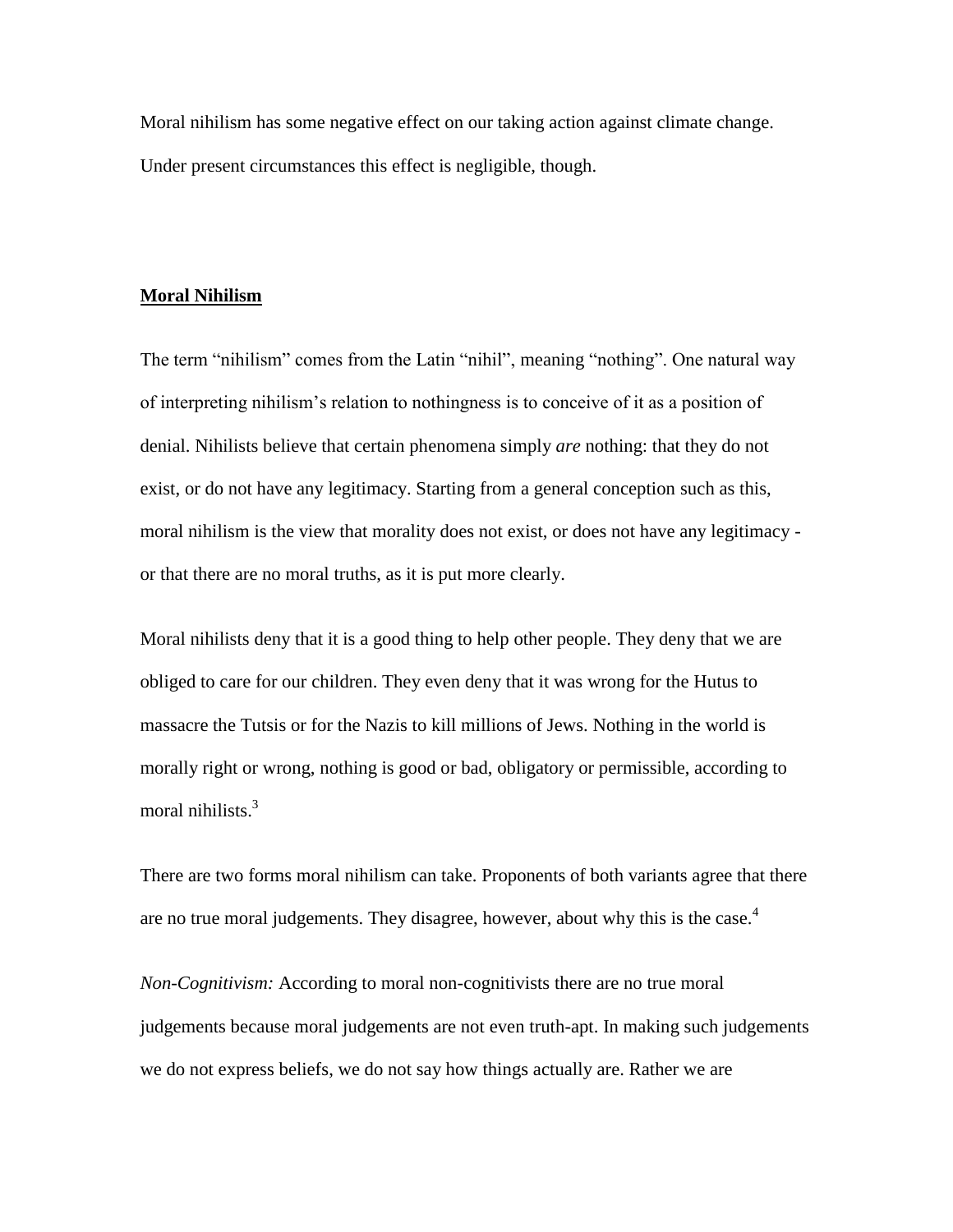expressing desires. A. J. Ayer, e.g., famously argued that Joe's judgement that torturing puppies is morally wrong is akin to his saying "Torturing puppies is wrong" in "a peculiar tone of horror", or to saying "Torturing puppies: Boo!"<sup>5</sup> Contrary to beliefs, however, desires cannot be meaningfully said to be true or false. Thus moral judgements are not true or false, and thus none of them is true.

*Error Theory:* According to moral error theorists the reason for no moral judgement's being true is not that moral judgements are not truth-apt, but simply that they are all false. Most of us are error theorists with regard to at least some areas of discourse. We grant that the judgements of astrological discourse express beliefs, and are thus truth-apt, e.g., but we nevertheless have the feeling that there is something deeply problematic about them. What would make these judgements true (special relations between astronomic and human events) just does not exist. Much in the same way, moral error theorists maintain that moral judgements are truth-apt, but that the facts that would make these judgements true (e.g., moral facts that are objectively prescriptive, or that presuppose unrestricted autonomy) do not exist. All moral judgements are false, and thus none of them is true.<sup>6</sup>

### **Practical Effectiveness**

In this paper I am not interested in whether moral nihilism is plausible, but only in how holding it affects our actions with regard to climate change. As far as I can see, there is only one plausible reason to assume that being a moral nihilist reduces one's likelihood of taking action. Moral non-nihilists are sometimes led to take action against climate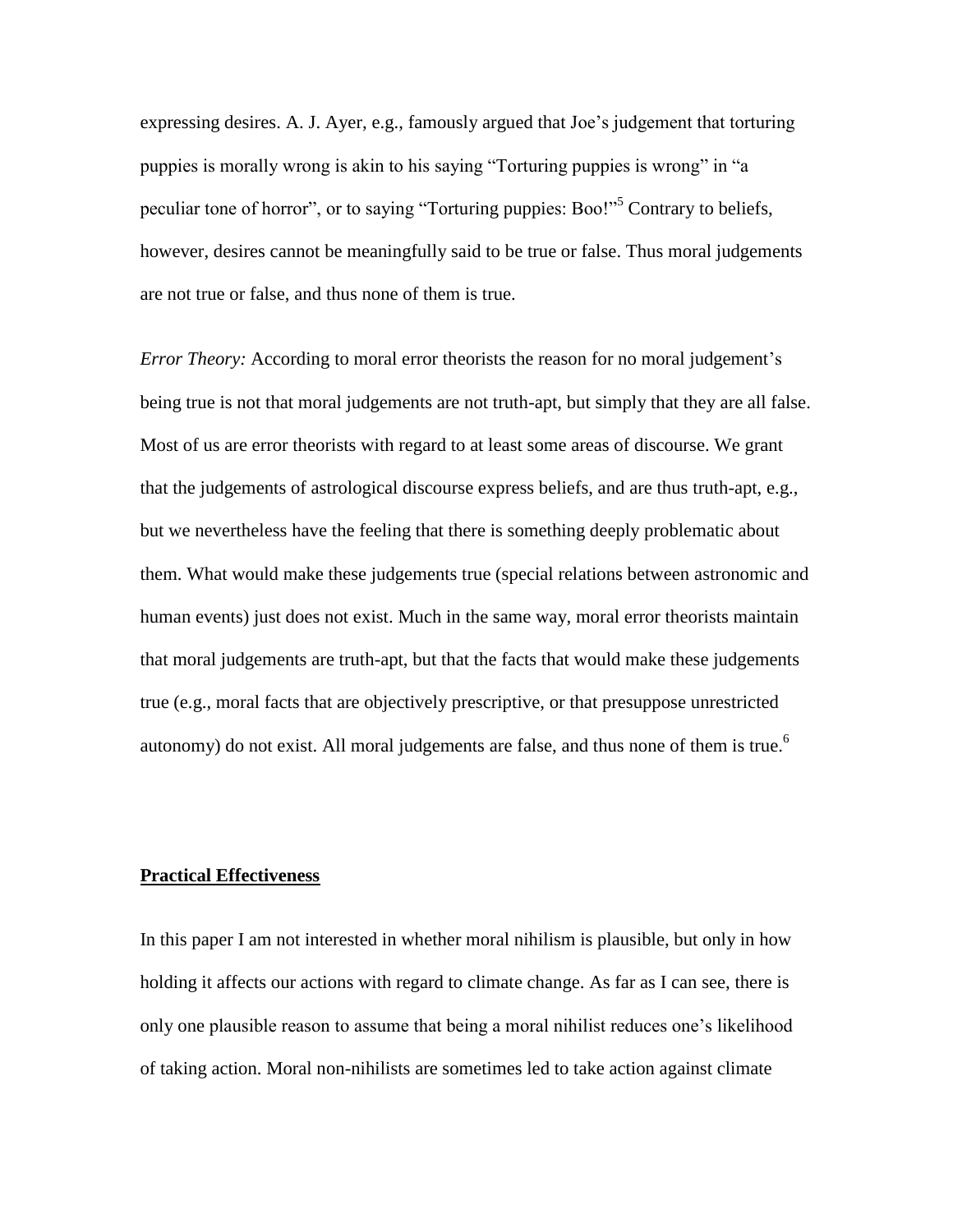change by the moral judgement that they ought to do so. Moral nihilists, in contrast, are not – for they deny that the judgement is true.

In what follows I will attempt to determine how convincing this line of reasoning is. A good way to begin is to think about the relation between morality and action in general.

As we all know (from sometimes bitter experience), moral judgements do not automatically lead their addressees to act in conformity with them. Joe may insist that Jane's torturing of puppies is morally wrong until he is blue in the face. In no way does this guarantee, though, that Jane will actually refrain from it. In order for the addressee of a moral judgement to act in conformity with it, in order for such a judgement to be *practically effective*, certain conditions must be met. The first and most obvious condition is that the addressee actually accepts the judgement.<sup>7</sup> If Jane does not accept that it is morally wrong to torture puppies, then we can hardly say that it is this judgement that leads her to refrain from torturing puppies.

A more controversial question is whether acceptance is not only a necessary, but also a sufficient condition for the effectiveness of moral judgements. Does accepting a moral judgement guarantee that one acts in conformity with it? As most philosophers see it, this is not the case. Accepting a moral judgement may conceptually necessarily provide one with a moral motive to act upon it (as so called "motivational internalists" claim). However, people regularly have non-moral motives that are stronger than their moral motives. There are also mental maladies (weakness of will, depression, emotional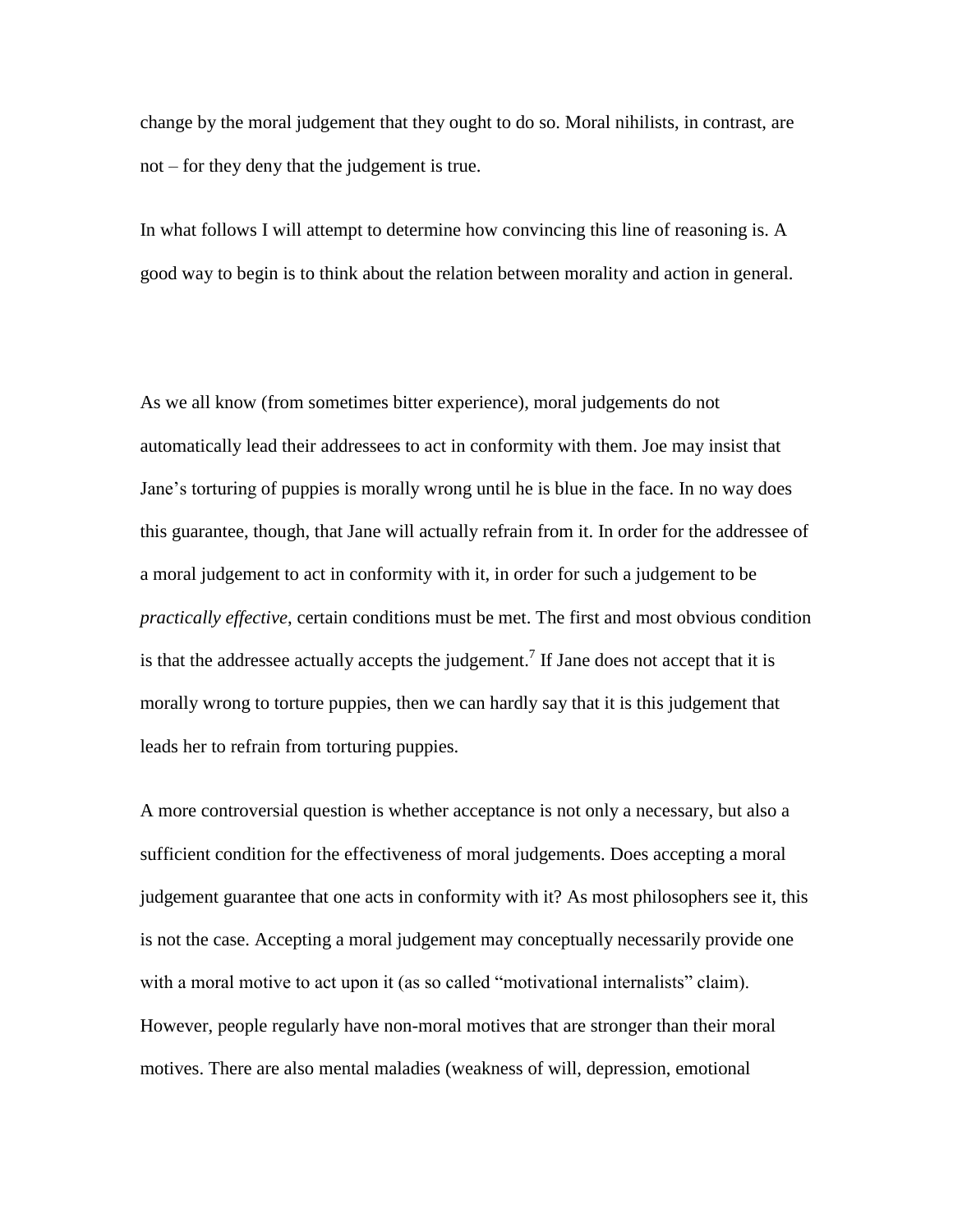exhaustion, and so on) that sometimes prevent us from doing what we consider to be right. In order for a moral judgement to be effective, it is generally the case, thus, that a second condition has to be fulfilled. Not only must we accept the judgement, we must also have non-moral motives pointing in its direction<sup>8</sup>.

Let us now apply this knowledge to the moral judgement that we ought to take action against climate change. How effective is this judgement with regard to ordinary, nonnihilistic persons, and how effective is it with regard to moral nihilists?

### **Effectiveness for Non-Nihilists**

Ordinary, non-nihilistic persons typically accept at least some moral judgements. This does not guarantee, however, that they accept the particular judgement that they ought to take action against climate change. Contrary to what is sometimes suggested, I think that rather few people – and thus rather few non-nihilists - actually accept this judgement.<sup>9</sup> Most directly, this hypothesis is supported by two recent psychological studies. As many as 58 and 49 % of the participants of the studies did not regard climate change as a moral  $i$ ssue. $10$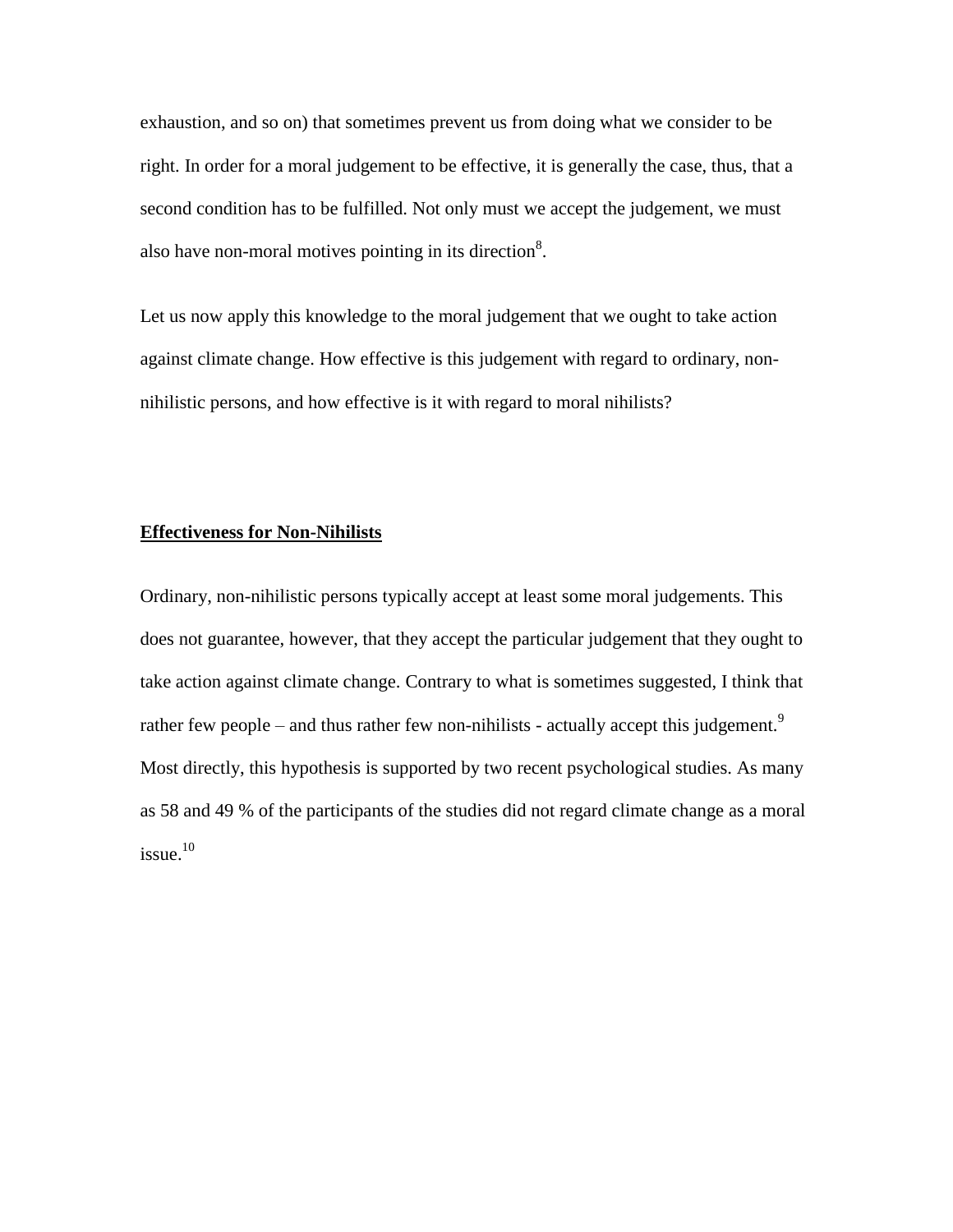

**Fig. 1:** Percentage of responses to the question "Do you consider 'climate change' to be an ethical or moral issue?" in the first and second study of Markowitz forthcoming

That many non-nihilists do not accept their climate-related obligations is suggested by more indirect considerations as well. A significant proportion of people (e.g., around 51 % of Americans and 57 % of Britons<sup>11</sup>) do not even believe that anthropogenic climate change is real. Another significant proportion acknowledge its reality, but are ignorant about some of its morally relevant features (e.g., about its having been caused mainly by the rich and affecting mainly the poor, or the dimension of its consequences). Finally, even well-informed people can be expected not to accept that they ought to take action. Climate change lacks many of the features that trigger affective reactions. Most importantly, it has not been caused intentionally, it does not mainly affect people who are similar to us (people who are close to us in space and time), and it is not a concrete and non-probabilistic problem. Thus, unlike an old lady's being robbed of her purse, or a pupil's being marked unfairly by his/her teacher, climate change is difficult to identify as a moral issue. Recognizing its moral dimension requires conscious moral reasoning.<sup>12</sup>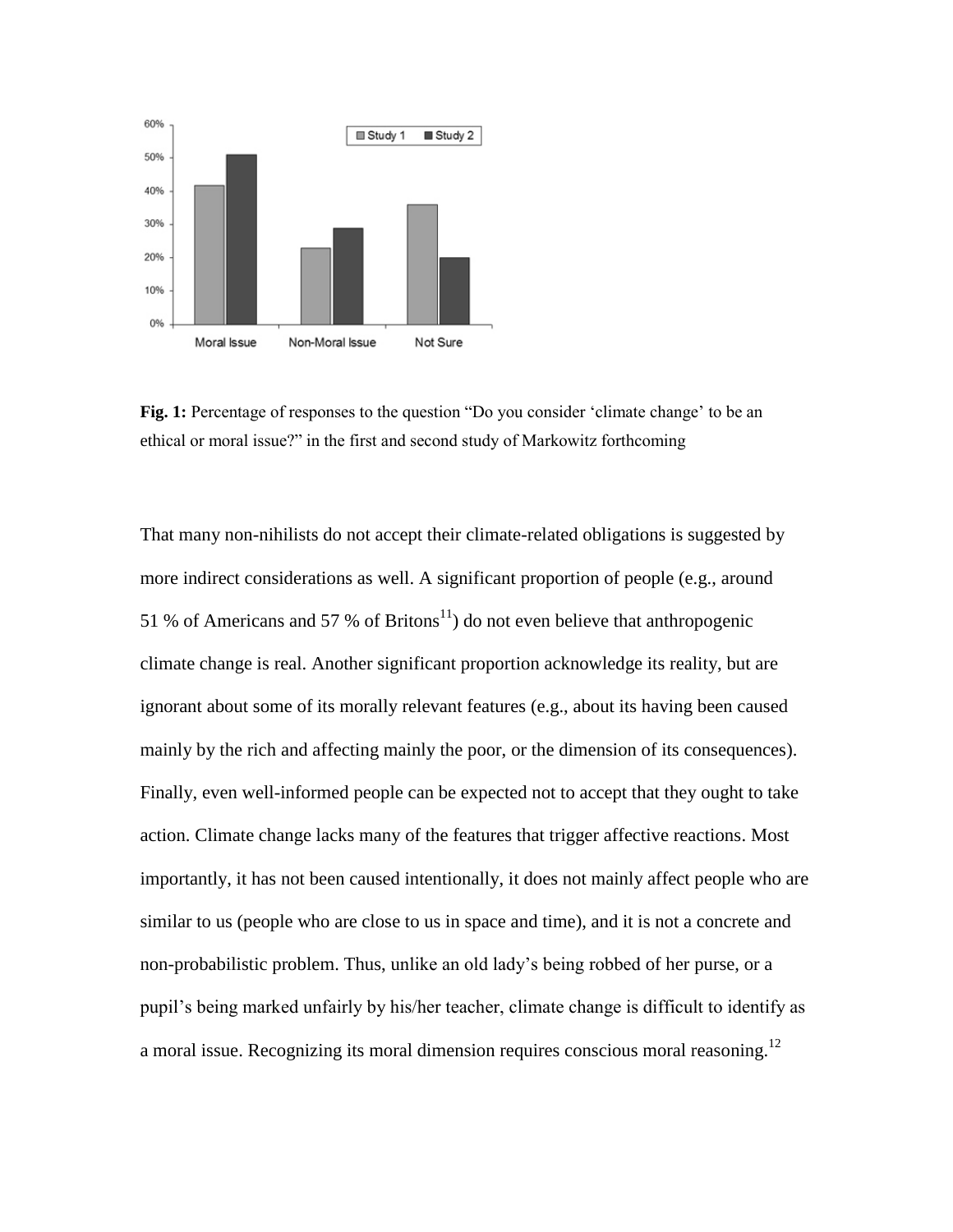What about those non-nihilists who do accept that they ought to take action against climate change? Is the judgement likely to be effective in their case? This depends on whether non-nihilists do not only have moral, but sufficiently strong non-moral motives for taking action against climate change as well. Since people's moral motives for taking action are comparatively weak (acceptance arising from reasoning is far less motivating than acceptance arising from affective reactions<sup>13</sup>), and since their conflicting non-moral motives are typically very strong (who really welcomes drastically limiting his/her amount of consumption, not going on vacation, essentially changing his/her whole way of life?), the level of support has to be very high. Strong non-moral motives to take action against climate change are typically absent in people, though.

One kind of motive that often supports our moral motives is positive social and moral emotions: emotions like love, compassion or solidarity. Due to their having evolved in small group environments, these motives are mainly evoked by what is close to us. We feel considerable compassion toward the child pinching his/her finger right in front of us, but much less toward people starving in Africa (spatial distance) or three hundred years from now (temporal distance). Most of the victims of climate change, however, stand in one of the latter relations to us, or even in both.<sup>14</sup>

Other motives that often support our moral motives are the anticipation of benefits and the fear of sanctions. In the case of climate change these motives are weak as well. Our obligations to take action against climate change are largely obligations towards people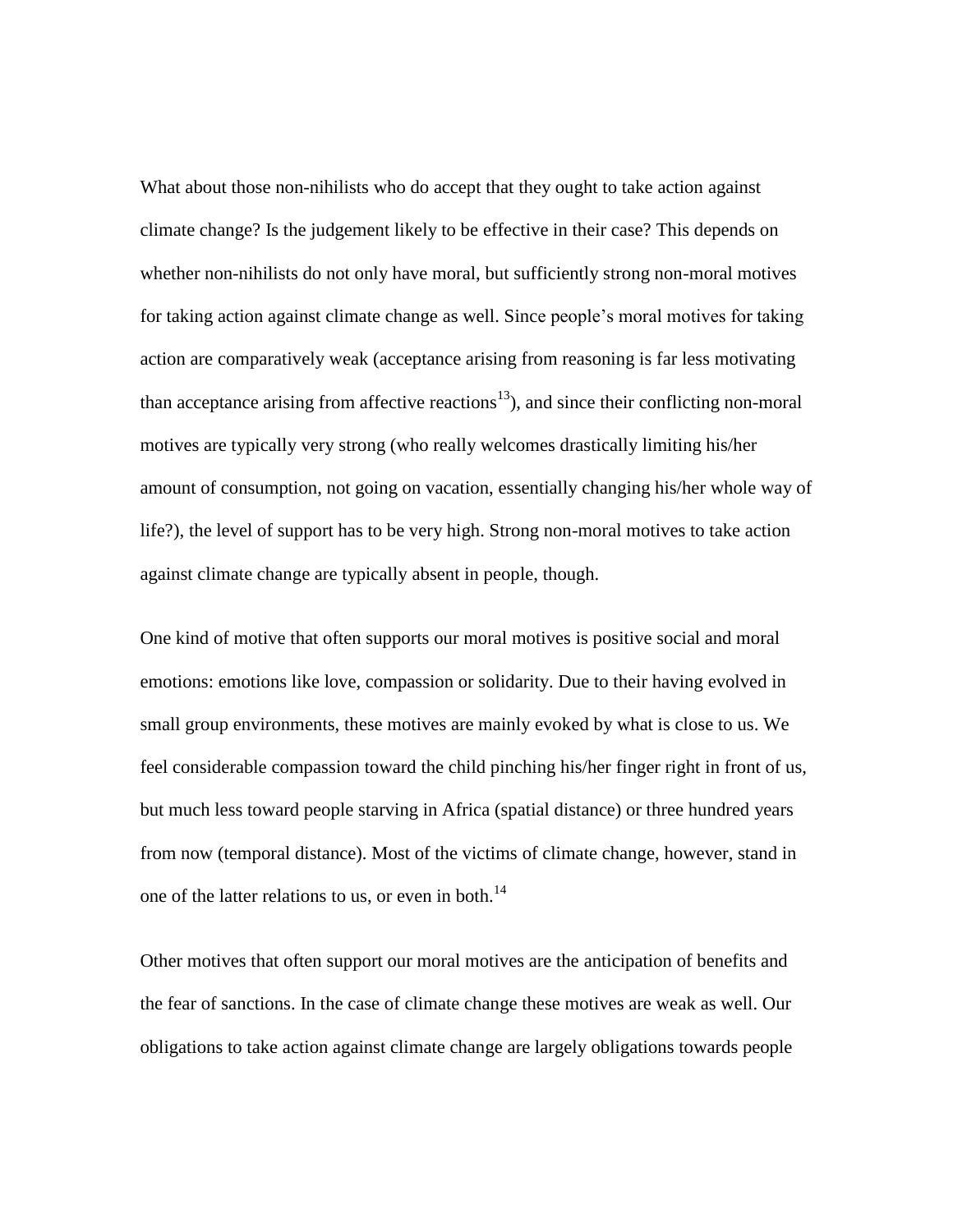living in the distant future. Future generations can hardly reward us for taking action, however, and they can hardly sanction us for not doing so).<sup>15</sup>

Furthermore, developing other strong non-moral motives is exacerbated by numerous structural and psychological barriers. In largely disregarding long-term ecological costs, the very untamed economic system that is currently in place incentivizes climateunfriendly, and exacerbates climate-friendly behaviour, e.g. People tend to exaggerate the uncertainties associated with climate science, and perceptions of uncertainty increase both self-oriented behaviour and wishful thinking.<sup>16</sup> Climate change cannot be mitigated to any significant degree by the actions of one person. This evokes feelings of helplessness: a sense that it does not really matter whether one reduces one's emissions of greenhouse gases or not, $^{17}$  and so on.

To summarize, the judgement that we are morally obliged to take action against climate change is not very effective with regard to ordinary, non-nihilistic persons. Many nonnihilists simply do not accept this judgement. Many of those who do accept it do not act in conformity with it because of a lack of supporting non-moral motives.

#### **Effectiveness for Nihilists**

Let us look now at the moral nihilist. How effective is the judgement that we ought to take action against climate change in her/his case?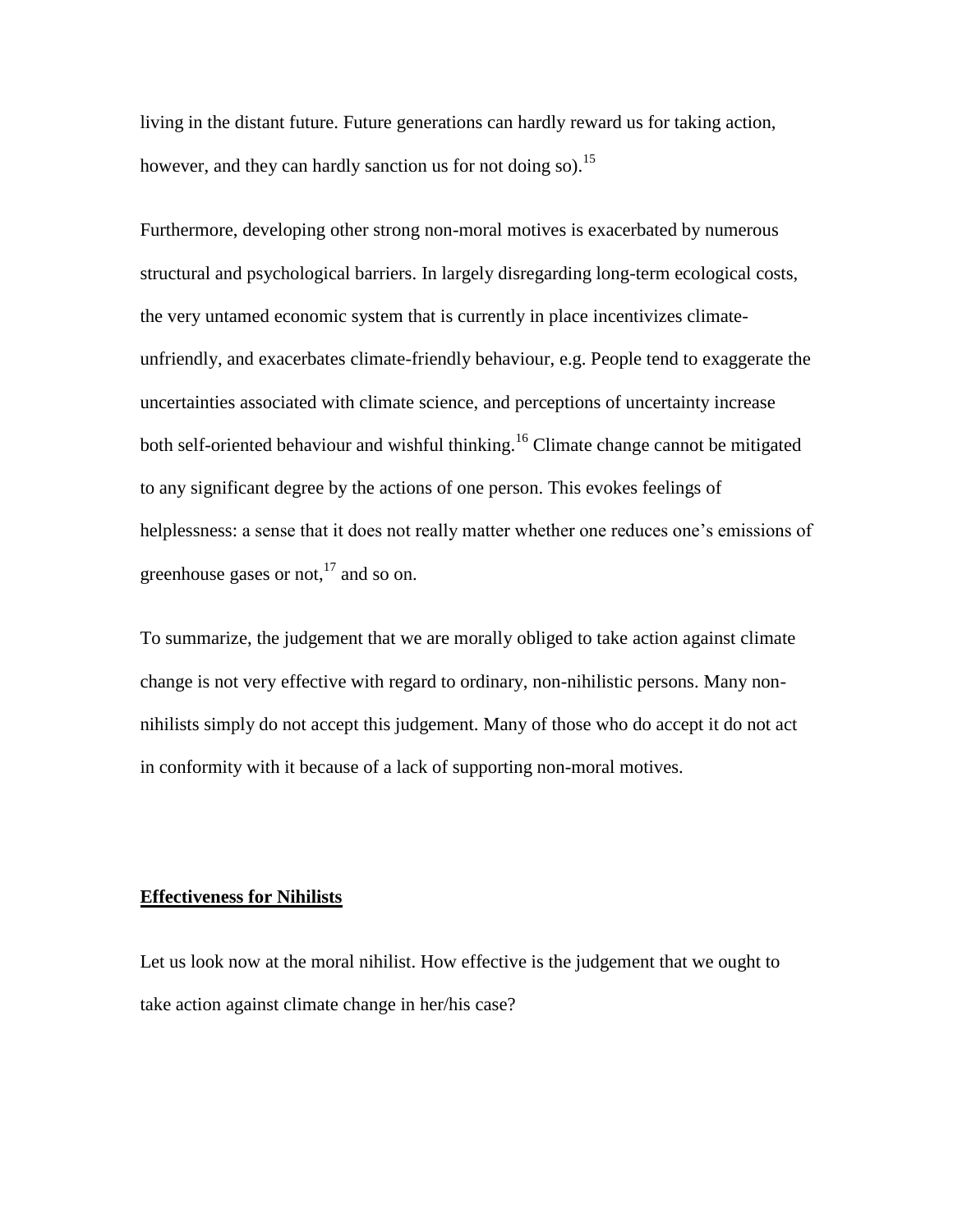As the argument sketched at the beginning of chapter 2 suggests, the judgement seems to be completely ineffective. Moral nihilists deny that any moral judgement is true. They thus do not seem to *accept* any moral judgement. But if they do not accept *any* moral judgement, then they of course do not accept the moral judgement that we ought to take action against climate change.

Is this line of reasoning sound? I do not think so. To begin with, it is logically possible that moral nihilists accept moral judgements. Accepting a moral judgement simply means being in the mental state that the judgement expresses. If non-cognitivism is true, accepting a moral judgement means having a certain moral desire. However, having such a desire does not involve any degree of belief in moral truths. It is thus not inconsistent for the moral nihilist both to believe that there are no true moral judgements and to accept moral judgements, thus.

If cognitivism is true, accepting a moral judgement means having a certain moral belief: the belief that the judgement is true. This clearly does contradict the nihilist's belief that no moral judgement is true. However, I do not see why it should give rise to the assumption that it is impossible for the moral nihilist to accept moral judgements. People have contradicting beliefs all the time. A conception of belief that disallows believing both p and –p does not seem adequate - especially if not both beliefs are manifest at the same time (which very likely is the case with nihilist acceptance, for our metaethical beliefs tend to be in the background most of the time), or if one of the beliefs is rather vague (which very likely is also the case, for most people have only vague intuitions in favour of either nihilism or non-nihilism).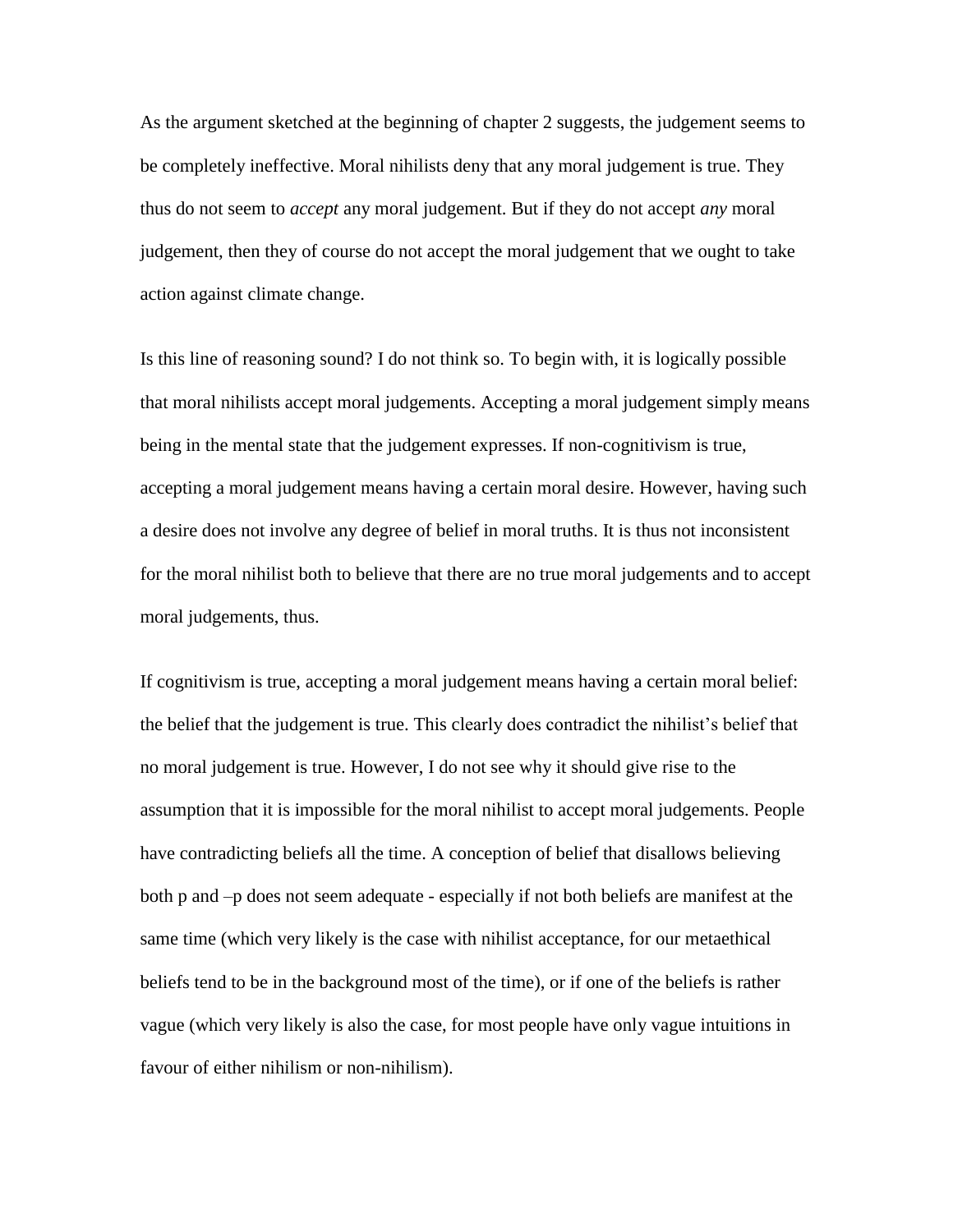Of course, that it is possible for moral nihilists to accept moral judgements does not guarantee that many of them actually and regularly do in fact accept them. Whether this is the case is an empirical question – a question that has not yet been investigated. Nevertheless, there are strong reasons for assuming that acceptance is relatively common among moral nihilists. If one looks at philosophy departments, e.g., one finds that the overwhelming majority of self-declared moral nihilists are in favour of our ordinary moral practice. This is true for almost all non-cognitivists<sup>18</sup>. But even the majority of error theorists advocate a "fictionalist" rather than an "eliminativist" or "abolitionist" stance. They believe that although all moral judgements are false, we are better off thinking and speaking as if some were true<sup>19</sup>.

Moral nihilists often will not see much reason not to accept moral judgements. If, e.g., I think that morality is not about truth and falsity at all (i.e., if I am a non-cognitivist), then why should I be worried by the fact that no moral judgement is true? Why should I be led to refrain from accepting such judgements?

Finally, even if they want to, it is probably quite difficult for moral nihilists to break the habit of accepting moral judgements. Human beings have an evolved disposition to "see the world in moral colors". We can hardly help considering certain things to be morally right or wrong, good or bad.<sup>20</sup>

Given that moral nihilists have roughly the same factual beliefs about climate change and the same normative-ethical views as non-nihilists (which seems reasonable to assume),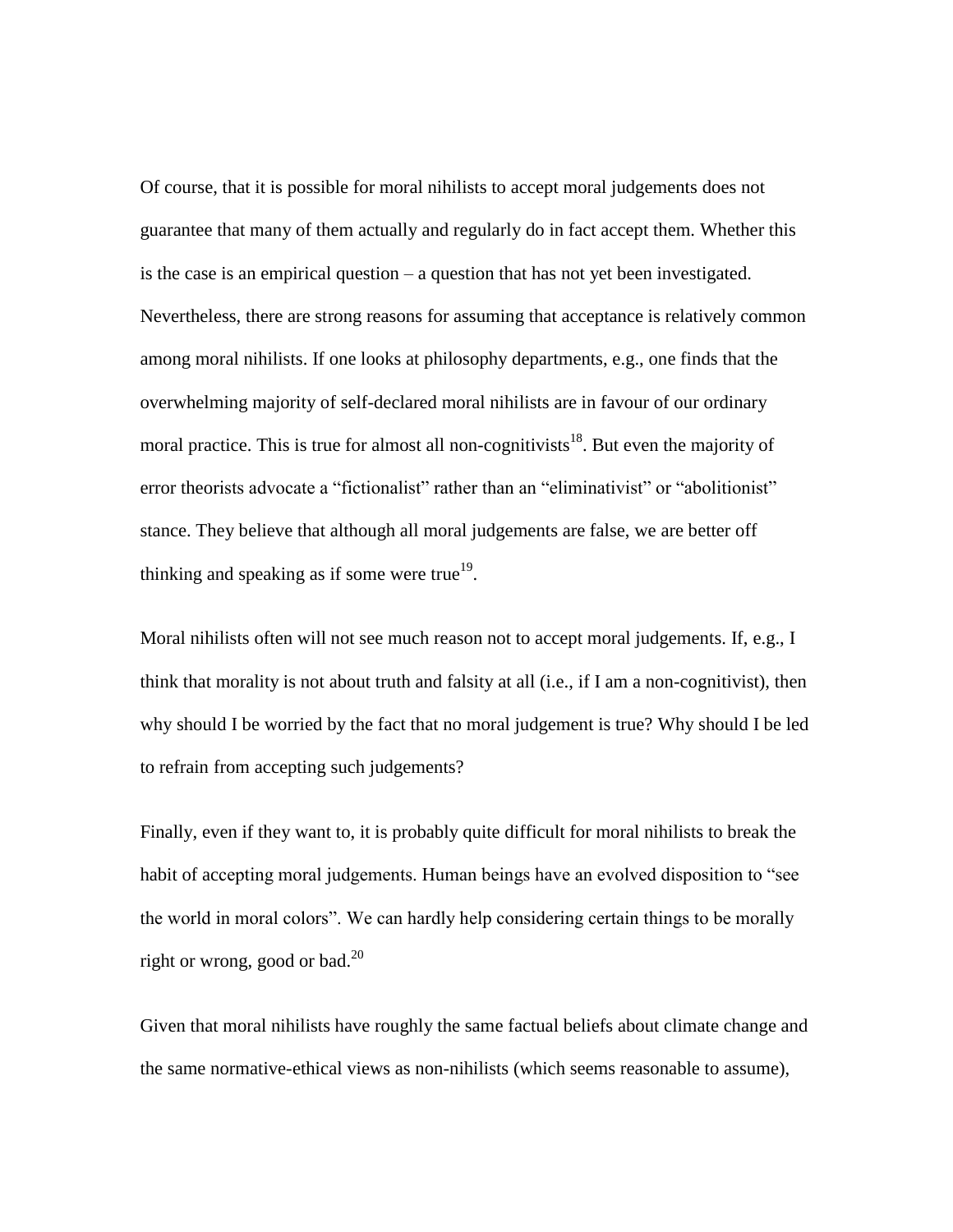this suggests that in terms of acceptance the difference between the two groups is probably rather low. Fewer nihilists will accept that they ought to take action against climate change, but probably not that much fewer.

What about the second condition for a moral judgement's being effective: the support by non-moral motives? As in the case of ordinary, non-nihilistic persons, non-moral motives for taking action against climate change are generally absent in moral nihilists. There is equally less affection of the emotional system, equally less anticipation of benefits and fear of sanctions, and so on. In the case of nihilists, non-moral support likely has to be stronger than in the case of non-nihilists in order to lead to action, however. This is so because moral nihilists' moral motives are likely somewhat weaker than those of nonnihilists on average. It might easily occur to the moral nihilist that s/he does not *really* have an obligation to take action, that morality is, after all, only the expression of desires (in the case of the non-cognitivist), or a useful fiction (in the case of the error theorist). Moral non-nihilists typically do not fall into such relativizing thinking.

This suggests that like the first, moral nihilists fulfil the second condition for acting in conformity with our climate change judgement to a slightly lower degree than nonnihilists as well.

### **Conclusion**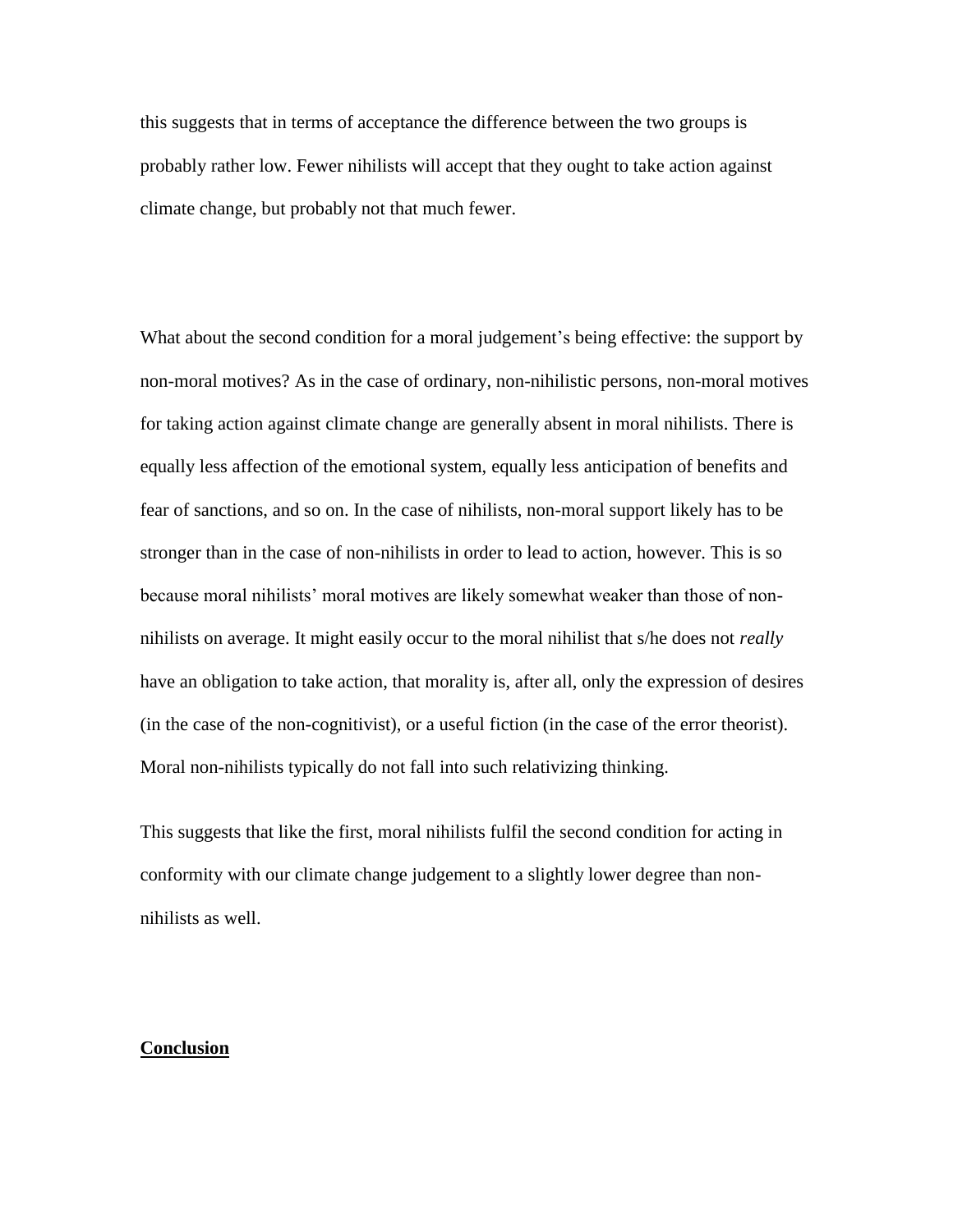How does moral nihilism affect our taking action against climate change? If what I said in this paper is roughly correct, then the answer to this question is: "not much". A moral judgement generally translates into action if it is accepted and supported by non-moral motives pointing in its direction. When we look at our obligation to take action against climate change, we find that both conditions are fulfilled to a higher degree with regard to non-nihilists than with regard to nihilists. However, the difference is much smaller than one would initially expect; and in absolute terms so few people (even non-nihilists) are led to take action by moral considerations that it will be barely noticeable.

Thus, in order to overcome humanity's climate change apathy we should not fight moral nihilism, thus. Rather, we should educate people about the existence and nature of the problem; we should make capitalism more sustainable; we should revise our normativeethical views in ways that make it easier to identify climate change as a moral problem and that shift people's focus from the outcome of their actions – which often prompts feelings of helplessness – to their character<sup>21</sup>; and we should promote positive social and moral emotions towards the victims of climate change (e.g., appeal to people's love of their children and grandchildren, or evoke pride for emission-reducing behaviours  $^{22}$ ).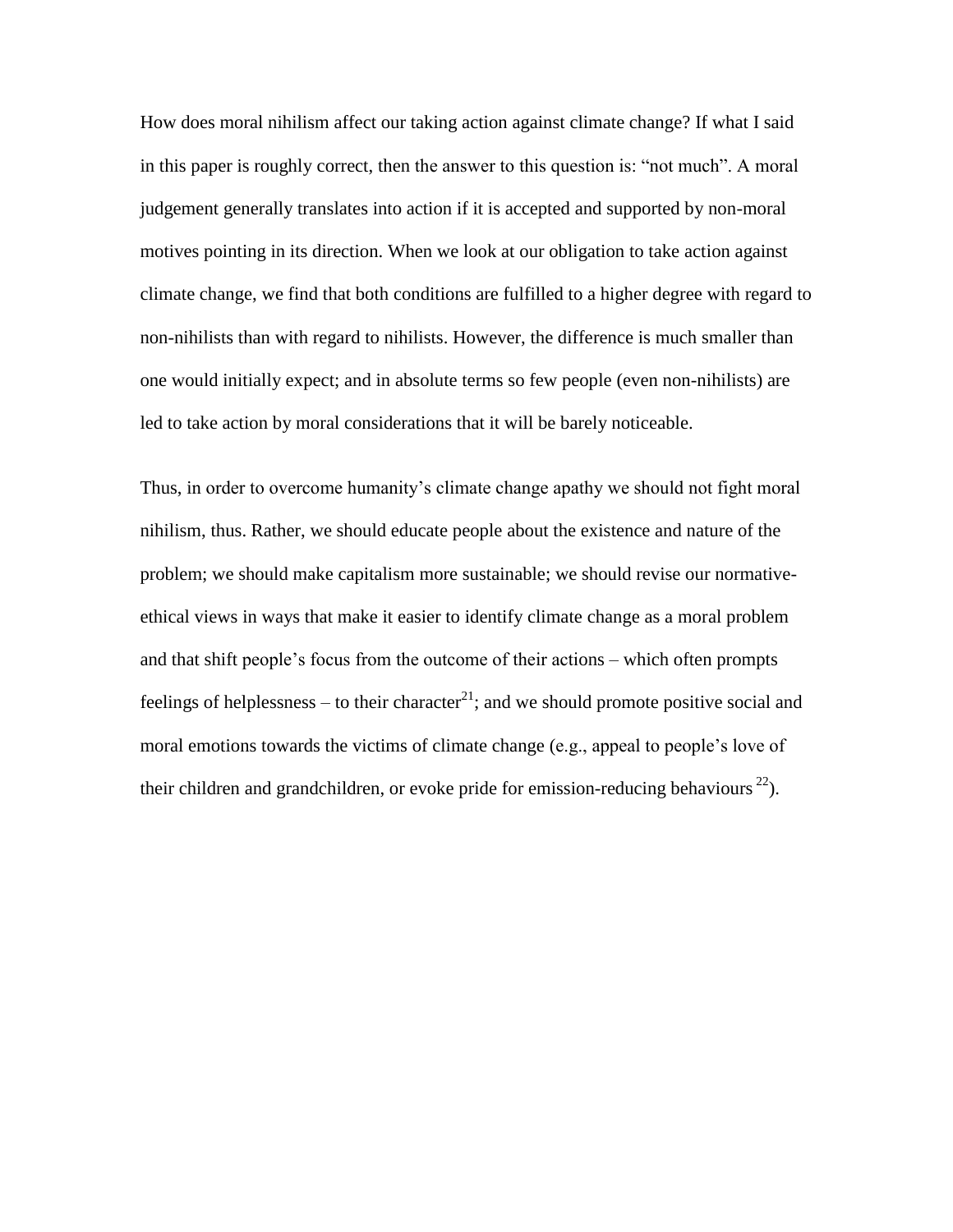1 E.g., Global Humanitarian Forum, *Human Impact Report: Climate Change – Anatomy of a Silent Crisis* (Geneva, 2009): 9, 11; Jonathan Webber, "Climate change and public moral reasoning," in *New Waves in Ethics*, ed. Thom Brooks (Basingstoke: Palgrave McMillan, 2011).

 $2$  E.g., Ezra M. Markowitz "Is climate change an ethical issue? Examining young adults' beliefs about climate and morality," *Climatic Change* forthcoming; Ezra M. Markowitz and Azim F. Shariff, "Climate change and moral judgement," *Nature Climate Change* 2 (2012): 243-247; Kari M. Norgaard, *Living in Denial: Climate Change, Emotions and Everyday Life* (Cambridge, MA: MIT Press, 2011).

3 E.g., Walter Sinnott-Armstrong, *Moral Skepticisms* (Oxford: Oxford University Press, 2006), 37.

<sup>4</sup> Note that this is a common, but not the only way of conceiving of moral nihilism. Often the view is defined more narrowly, as being identical with error theory; rarely it is also defined more broadly, as including not only non-cognitivism and error theory, but a third position - subjectivism - as well.

<sup>5</sup> Alfred J. Ayer, "Critique of ethics and theology," in *Essays on Moral Realism*, ed. Geoffrey Sayre-McCord (Ithaca: Cornell University Press, 1988): 30.

6 John L. Mackie, *Ethics: Inventing Right and Wrong* (London: Penguin, 1990).

 $<sup>7</sup>$  Dieter Birnbacher, "What motivates us to care for the (distant) future?" in</sup> *Intergenerational Justice*, eds. Axel Gosseries and Lukas H. Meyer (Oxford: Oxford University Press, 2009), 274.

8 Ibid., 282.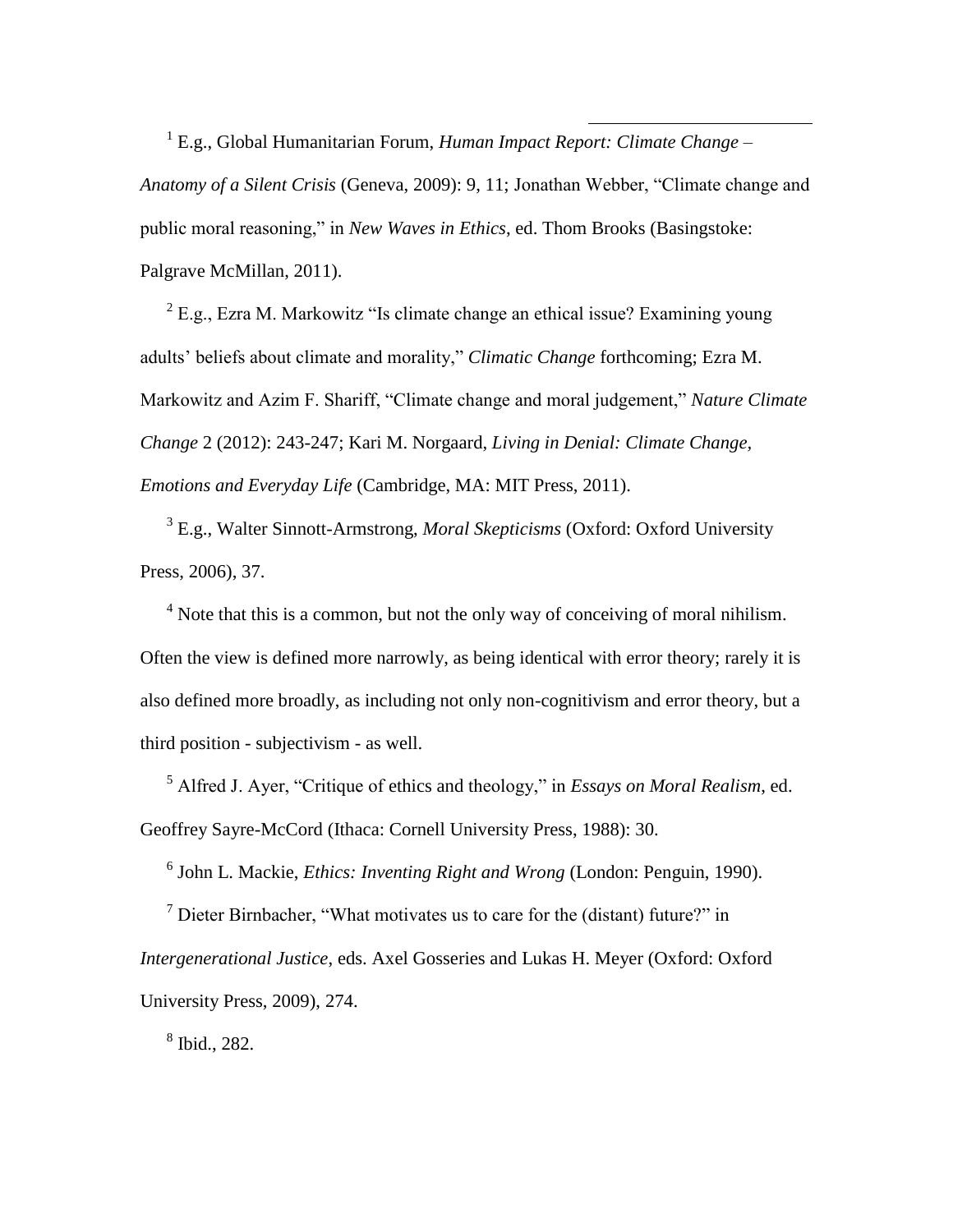9 See Birnbacher, *What motivates us,* 276 for general future ethical considerations that imply such a view.

<sup>10</sup> Markowitz, *Is climate change an ethical issue?*

<sup>11</sup> Angus Reid, *Britons Question Global Warming More Than Americans and Canadians* (New York, 2011).

<sup>12</sup> E.g., Markowitz and Shariff, *Climate change and moral judgement*, 243-245; Dale Jamieson, "Climate change, responsibility, and justice," *Science and Engineering Ethics* 16 (2010): 436.

 $13$  E.g. Jonathan Haidt, "The emotional dog and its rational tail: A social intuitionist approach to moral judgment," *Psychological Review* 108 (2001): 824.

<sup>14</sup> Birnbacher, *What motivates us*, 282-283.

<sup>15</sup> E.g., ibid., 283-284.

 $\overline{\phantom{a}}$ 

<sup>16</sup> Markowitz and Shariff, *Climate change and moral judgement*, 244; APA (American Psychological Association), *Psychology and Global Climate Change: Addressing a Multi-faceted Phenomenon and Set of Challenges* (2010), 65.

<sup>17</sup> APA, *Psychology and Global Climate Change*, 67; Norgaard, *Living in Denial*, 83- 85.

<sup>18</sup> E.g., Simon Blackburn, *Ruling Passions: A Theory of Practical Reasoning* (Oxford: Oxford University Press, 2000).

<sup>19</sup> E.g., Mackie, *Ethics*; Richard Joyce, *The Myth of Morality* (Cambridge: Cambridge University Press, 2001).